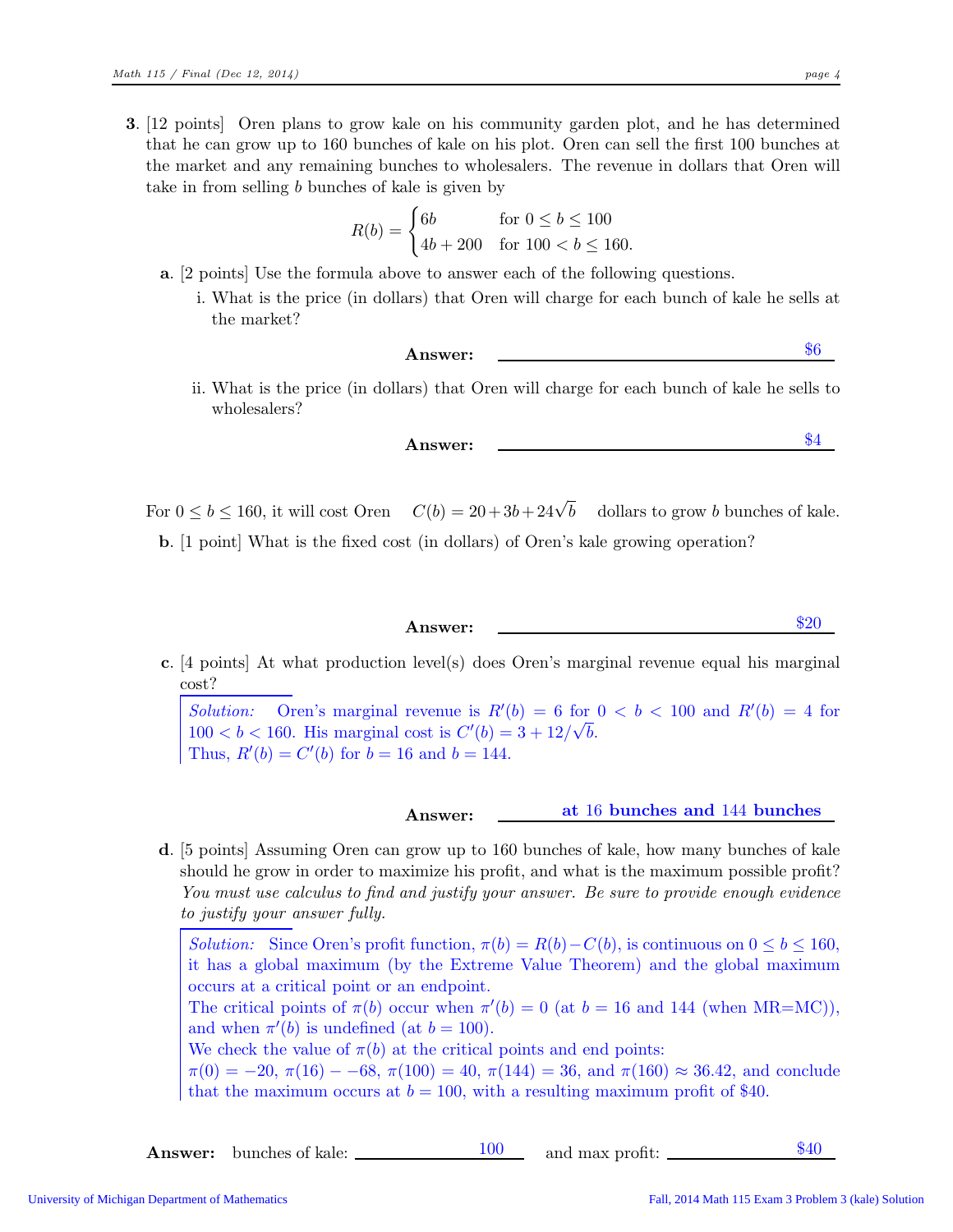5. [8 points] Reggie is starting a fruit punch company. He has determined that the total cost, in dollars, for him to produce q gallons of fruit punch can be modeled by

$$
C(q) = 100 + q + 25e^{q/100}.
$$

Reggie can sell up to 100 gallons to Chris at a price of \$4 per gallon, and he can sell the rest to Alice at a price of \$3 per gallon. Assume that Reggie sells all of the fruit punch that he produces.

Note: Assume that the quantities of fruit punch produced and sold do not have to be whole numbers of gallons. (For example, Reggie could produce exactly  $50\sqrt{2}$  gallons of fruit punch and sell all of these to Chris, who would pay a total of  $200\sqrt{2}$  dollars for them.)

a. [4 points] For what quantities of fruit punch sold would Reggie's marginal revenue equal his marginal cost?

Solution: Reggie's marginal cost is  $MC = C'(q) = 1 + \frac{1}{4}e^{q/100}$ and his marginal revenue is  $MR =$  $\int 4$  if  $0 < q < 100$ 3 if  $100 < q$ . So we solve  $MR = MC$  separately for the two intervals  $0 < q < 100$  and  $q > 100$ .

For 
$$
0 < q < 100
$$
:  
\n
$$
1 + \frac{1}{4}e^{q/100} = 4
$$
\nFor  $q > 100$ :  
\n
$$
\frac{1}{4}e^{q/100} = 3
$$
\n
$$
e^{q/100} = 12
$$
\n
$$
q = 100 \ln(12) \approx 248.49.
$$
\nFor  $q > 100$ :  
\n
$$
1 + \frac{1}{4}e^{q/100} = 3
$$
\n
$$
\frac{1}{4}e^{q/100} = 2
$$
\n
$$
e^{q/100} = 8
$$
\n
$$
q = 100 \ln(8) \approx 207.94
$$

So marginal cost does not equal marginal revenue anywhere on the interval  $0 < q <$ 100 (because  $100 \ln(12) > 100$ ). Hence, marginal revenue equals marginal cost at  $q = 100 \ln(8)$ .

Answer:  $100 \ln(8) \approx 207.94$  gallons

b. [4 points] Assuming that Reggie can produce at most 200 gallons of fruit punch, how much fruit punch should he produce in order to maximize his profit, and what would that maximum profit be? You must use calculus to find and justify your answer. Be sure to provide enough evidence to justify your answer fully.

Solution: First, we find all critical points of the profit function  $\pi(q)$  in the interval  $0 \le q \le 200$ . In part **a.**, we found that  $\pi'(q) = 0$  only at  $q \approx 207.94$ , which is not in the interval [0, 200]. The other critical points of  $\pi(q)$  occur where  $\pi'(q)$  is not defined, namely, at  $q = 100$ .

Note that Reggie's revenue is a continuous function of q. So  $\pi(q)$  is continuous on the interval [0, 200] and we can apply the Extreme Value Theorem. It therefore suffices to compare the value of  $\pi(q)$  at the endpoints  $(q = 0 \text{ and } q = 200)$  and at the critical point  $(q = 100)$ :

100):  
\n
$$
\pi(0) = 0 - (100 + 0 + 25e^{0}) = -125
$$
\n
$$
\pi(100) = 4(100) - (100 + 100 + 25e^{1}) \approx 132.04
$$
\n
$$
\pi(200) = 4(100) + 3(100) - (100 + 200 + 25e^{2}) \approx 215.27
$$

Hence, Reggie should produce 200 gallons of fruit punch for a profit of about \$215.27.

University of Michigan Department of Mathematics gallons of fruit punch: 200 and max profit: \$215.27<br>University of Michigan Department of Mathematics Winter, 2016 Math 115 Exam 3 Problem 5 (fruit punch) Solution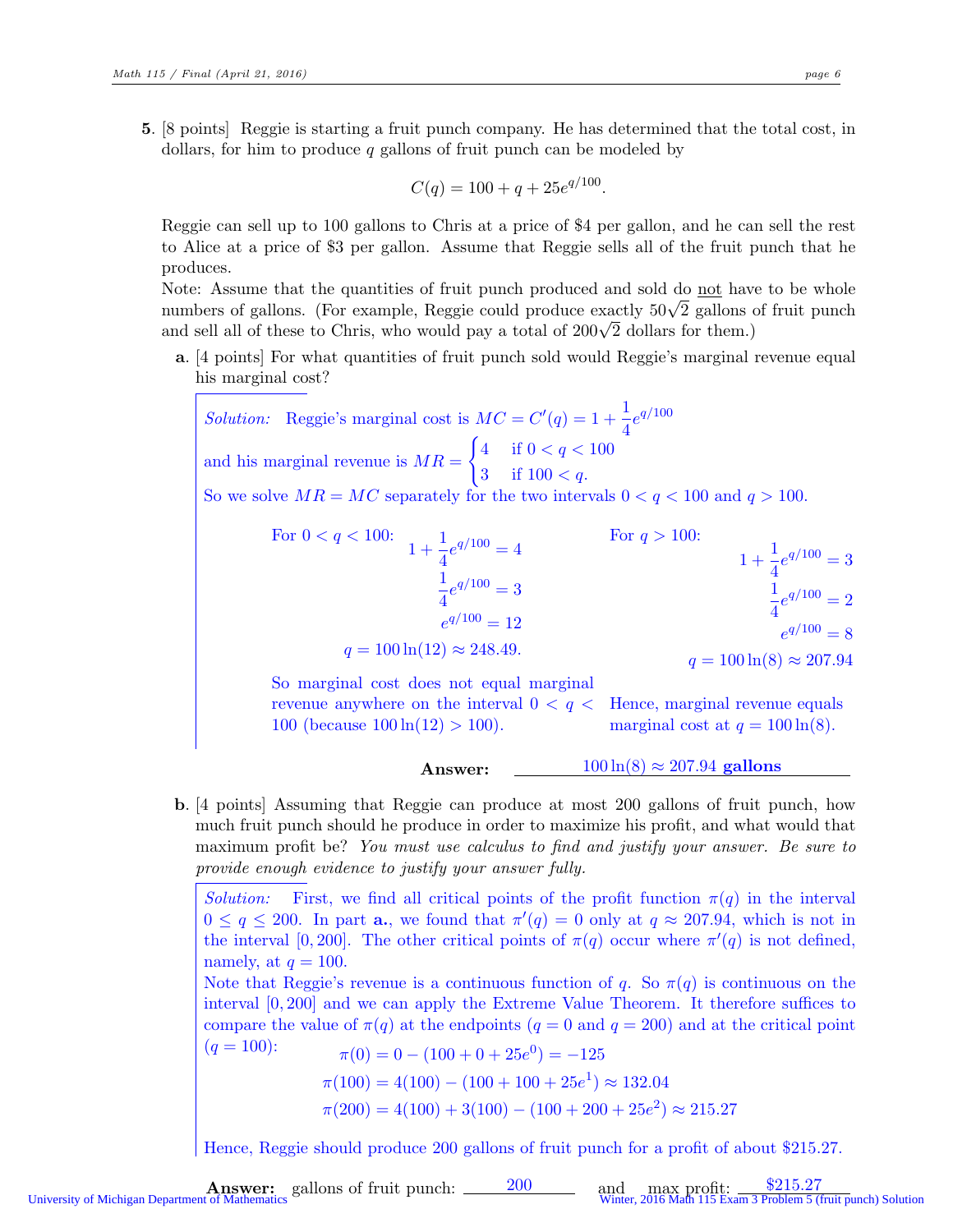6. [11 points] Ben has recently acquired a cabbage press and is opening a business selling cabbage juice. Let  $R(x)$  and  $C(x)$  be the revenue and cost, in dollars, of selling and producing x cups of cabbage juice. Ben only has resources to produce up to a hundred cups. After some research, Ben determines that

$$
R(x) = 6x - \frac{1}{40}x^2
$$
 for  $0 \le x \le 100$ 

and

$$
C(x) = \begin{cases} 60 + 2x & 0 \le x \le 20 \\ 70 + 1.5x & 20 < x \le 100. \end{cases}
$$

a. [3 points] What is the smallest quantity of juice Ben will need to sell in order for his profit to not be negative? Round your answer to the nearest hundredth of a cup. Show your work.

Solution: We consider values of x such that  $R(x) = C(x)$ . We first look in [0,20]

$$
60 + 2x = 6x - \frac{1}{40}x^2 \quad \text{or} \quad \frac{1}{40}x^2 - 4x + 60 = 0.
$$

Using the quadratic formula we get  $x = 80 \pm 20\sqrt{10}$ . Only one of these two solutions,  $x = 80 - 20\sqrt{10} \approx 16.75$ , is in the interval [0, 20].

The last step is to verify that  $R(x) - C(x)$  is negative on the interval  $[0, 80 - 20\sqrt{10})$  and positive on the interval  $(80 - 20\sqrt{10}, 20]$ . We can test this by picking points in each interval. For example,  $R(0) - C(0) = -60$  and  $R(20) - C(20) = 10$ . Answer: 16.75 cups.

For the following parts, determine how many cups of cabbage juice Ben needs to sell in order to maximize the given quantity. If there is no such value, write None. Use calculus to find and justify your answers.

b. [3 points] Ben's revenue.

Solution: The critical points of  $R(x)$  can be found by solving  $R'(x) = 6 - \frac{1}{20}x = 0$ . This occurs when  $x = 120$  which is not in [0, 100]. Hence the maximum has to be at one of the endpoints  $x = 0$  or  $x = 100$ . Since  $R(0) = 0$  and  $R(100) = 350$ , the maximum revenue is attained at  $x = 100.$  Answer: 100 cups.

c. [5 points] Ben's profit.

Solution: Since  $P(20) = 10$  and

$$
\lim_{x \to 20^-} P(x) = \lim_{x \to 20^-} 6x - \frac{1}{40}x^2 - (60 + 2x) = 10
$$

and

$$
\lim_{x \to 20^+} P(x) = \lim_{x \to 20^+} 6x - \frac{1}{40}x^2 - (70 + 1.5x) = 10.
$$

Then  $P(x)$  is continuous on [0, 20]. The critical points of  $P(x)$  can be found by solving  $P'(x) = R'(x) - C'(x) = 0$  in the intervals  $(0, 20)$  and  $(20, 100)$ .

• On  $(0, 20)$  we need to solve  $6 - \frac{1}{20}$  $\frac{1}{20}x = 2$ . This yields  $x = 80$  (outside the interval). 1

• On (20, 100) we need to solve 
$$
6 - \frac{1}{20}x = 1.5
$$
. This yields  $x = 90$ .

Hence the critical points of  $P(x)$  are  $x = 0$  and  $x = 90$ . Since  $P(x)$  is continuous then the global maximum must lie on the critical points or in the endpoints.

| $x$    | 0   | 20 | 90    | 100 |
|--------|-----|----|-------|-----|
| $P(x)$ | -60 | 10 | 132.5 | 130 |

Answer: 90 cups.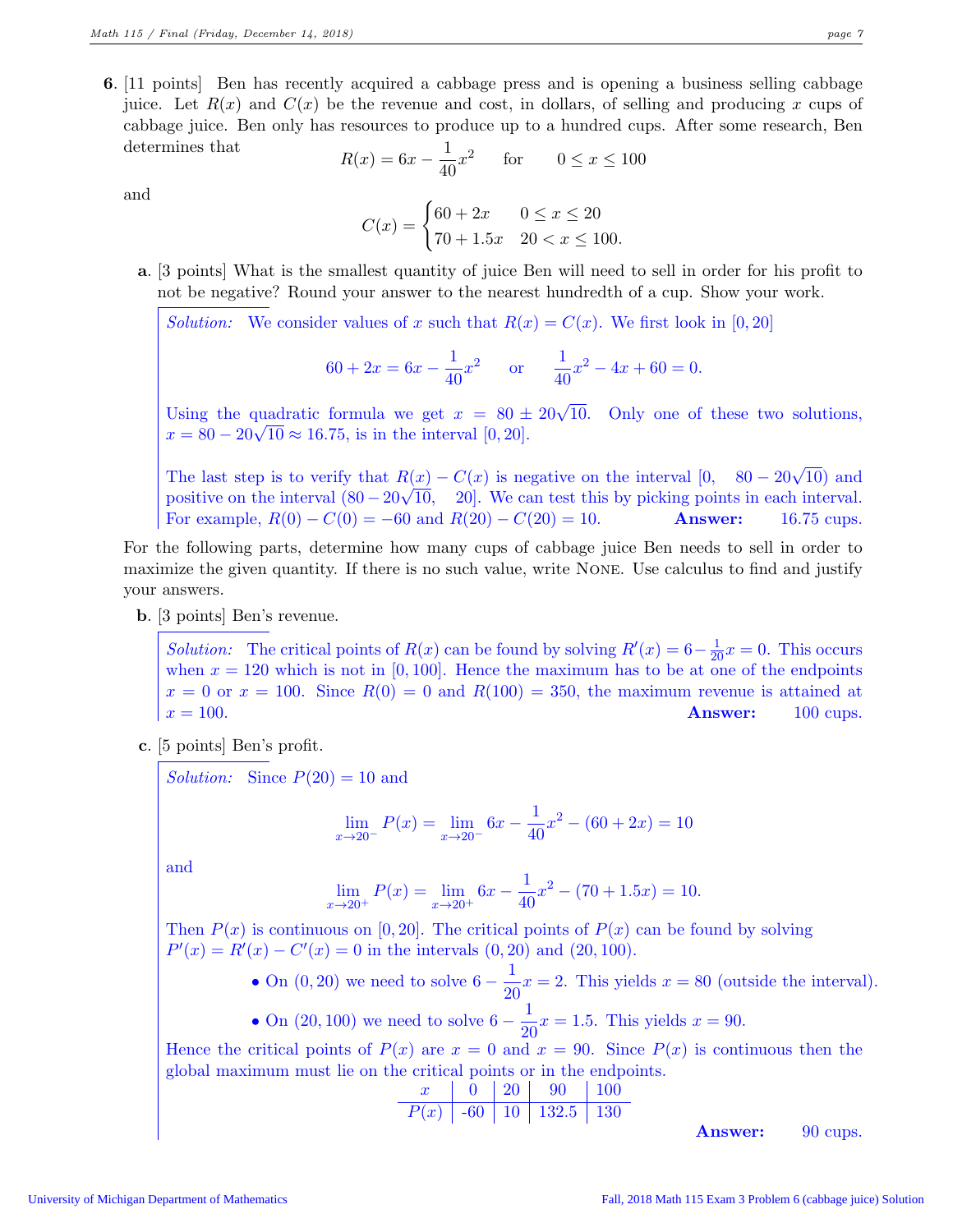a. Zerina receives orders for embroidered polo shirts, which she sells for \$11 each. The cost, in dollars, for her to complete an order of q embroidered polo shirts is

$$
C(q) = \begin{cases} 6q - \frac{1}{8}q^2 + \frac{56}{9} & 0 \le q \le 16\\ \frac{2}{9}q^{3/2} + 10q - 104 & q > 16. \end{cases}
$$

Note that  $C(q)$  is continuous for all  $q \geq 0$ .

i. [1 point] What is the fixed cost, in dollars, of an order of embroidered polo shirts?

Answer: 56/9

ii. [5 points] Find the quantity q of embroidered polo shirts in an order that would result in the most profit for Zerina. Assume that, because of storage constraints, Zerina cannot accept an order for more than 80 embroidered polo shirts. Use calculus to find and justify your answer, and make sure you provide enough evidence to fully justify your answer.

*Solution:* We are given  $C(q)$ , and know that  $R(q) = 11q$ . Then since  $\pi(q) = R(q) - C(q)$ , any point at which  $MR = MC$  is a critical point of  $\pi(q)$ . Now  $MR(q) = 11$  and

$$
MC(q) = \begin{cases} 6 - \frac{1}{4}q & 0 \le q < 16\\ \frac{1}{3}q^{1/2} + 10 & q > 16. \end{cases}
$$

We set  $MR = MC$  in both of these cases:

$$
6 - \frac{1}{4}q = 11
$$
  
\n
$$
-\frac{1}{4}q = 5
$$
  
\n
$$
q = -20
$$
  
\n
$$
d = 9
$$
  
\n
$$
d = 9
$$
  
\n
$$
d = 9
$$
  
\n
$$
d = 9
$$
  
\n
$$
d = 9
$$

but neither critical point falls within the domain of the appropriate formula. So there are no points at which  $MR = MC$ . However, MC is undefined at  $q = 16$ , since if we plug 16 in to both pieces of  $MC(q)$  we get different values. Therefore  $\pi'(q)$  is also undefined at  $q = 16$ . This is the only critical point.

So the possible locations for the global maximum are the endpoints 0 and 80 and the critical point 16. Since  $\pi(0) = -56/9$ ,  $\pi(80) \approx 25$ , and  $\pi(16) \approx 42$ , an order of 16 polo shirts would result in the most profit for Zerina.

Answer: 
$$
q = \underline{\hspace{1cm} 16}
$$

b. [3 points] Zerina also receives orders for screen-printed t-shirts. When a customer places such an order, they pay a \$6 setup fee, plus \$9 per t-shirt for the first 20 t-shirts ordered. Any additional t-shirts ordered only cost \$7 per t-shirt. Let  $P(s)$  be the total price, in dollars, a customer pays for an order of s screen-printed t-shirts. Find a formula for  $P(s)$ .

**Answer:** 
$$
P(s) = \begin{cases} 6+9s & \text{if } 0 \le s \le 20 \\ 186+7(s-20) & \text{if } s > 20 \end{cases}
$$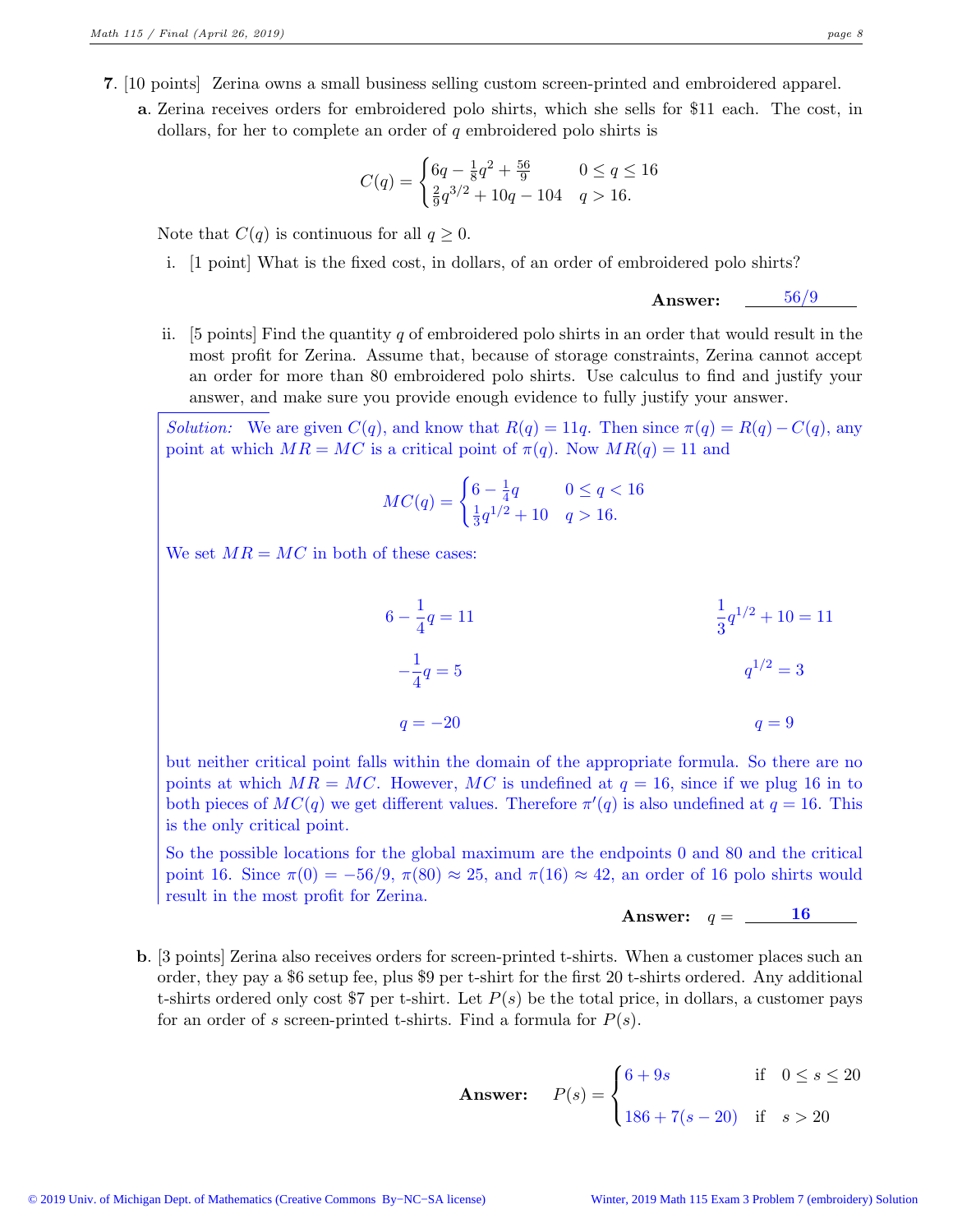10. [10 points] Yukiko has a small orchard where she grows Michigan apples. After careful study last season, Yukiko found that the total cost, in dollars, of producing a bushels of apples can be modeled by

$$
C(a) = -25500 + 26000e^{0.002a}
$$

for  $0 \leq a \leq 320$ .

Qabil has promised to buy up to 100 bushels of apples for his famous apple ice cream. If Yukiko has any remaining apples, she has an agreement to sell them to Xanthippe's cider mill at a reduced price. Let  $R(a)$  be the revenue generated from selling a bushels of apples. Then

$$
R(a) = \begin{cases} 70a & \text{if } 0 \le a \le 100 \\ 2000 + 50a & \text{if } 100 < a \le 320. \end{cases}
$$

a. [1 point] How much will Xanthippe's cider mill pay per bushel?

Answer: <u>550</u>

b. [1 point] What is Yukiko's fixed cost?

Answer: \$500

c. [4 points] For what quantities of bushels of apples sold would Yukiko's marginal revenue equal her marginal cost? Write none if appropriate.

Solution: Yukiko's marginal revenue is given by

$$
MR = \begin{cases} 70 & \text{if } 0 < a < 100 \\ 50 & \text{if } 100 < a < 320 \end{cases}
$$

and her marginal cost is  $52e^{0.002a}$ . We have  $52e^{0.002a} = 70$  when  $a \approx 148.63$ , but this is greater than 100, so it is not in the correct domain. Also  $52e^{0.002a} = 50$  when  $a \approx -19.61$ , which is also not in the domain. Thus there are no values of a where  $MC = MR$ .

| А<br>зиют.<br>---- |  |
|--------------------|--|
|                    |  |

d. [4 points] Assuming Yukiko can produce up to 320 bushels of apples, how many bushels should she produce in order to maximize her profit, and what would that maximum profit be? You must use calculus to find and justify your answer. Make sure to provide enough evidence to justify your answer fully.

*Solution:* Let  $\pi(a) = R(a) - C(a)$  be the profit function. Note that  $C(a)$  and  $R(a)$  are continuous on this closed interval, so we can apply the Extreme Value Theorem. Since we found in the previous part that  $MC$  and  $MR$  are never equal, we only need to consider endpoints and points where  $\pi'(a)$  does not exist. This happens when  $q = 100$ . Using the formulas we've been given, we find

$$
\pi(0) = -500
$$

$$
\pi(100) \approx 743.53
$$

$$
\pi(320) \approx -5808.50
$$

**Answer:** bushels of apples:  $\frac{100}{2}$  and max profit:  $\frac{$743.53}{2}$